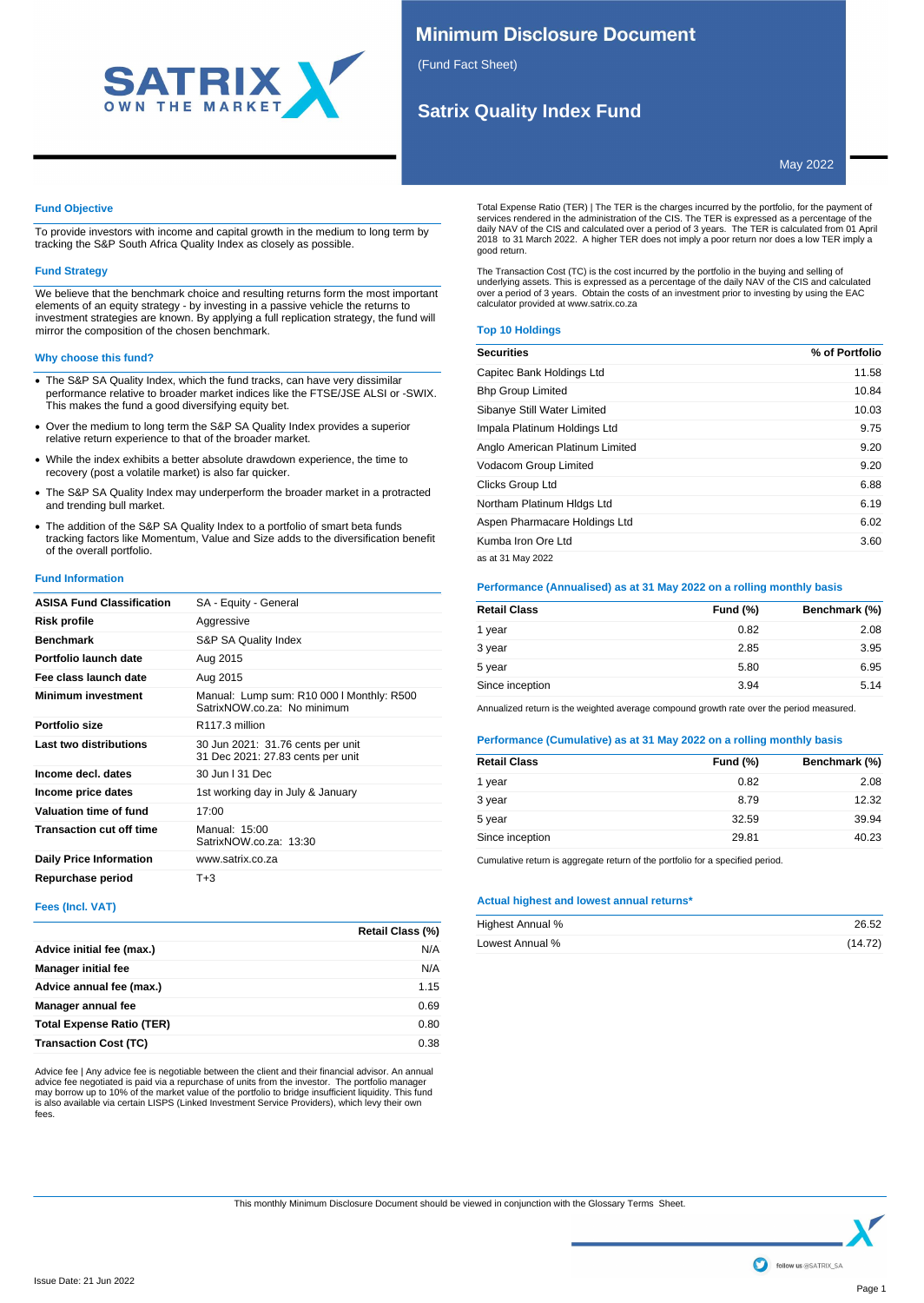

## **Minimum Disclosure Document**

(Fund Fact Sheet)

# **Satrix Quality Index Fund**

May 2022

## **Asset Allocation**



## **Portfolio Manager(s) Quarterly Comment - 31 Mar 2022**

## **Market comments**

The first quarter of 2022 was filled with many events that translated to volatile markets across the globe. Russia's invasion of Ukraine not only surprised everyone, but it also had a huge impact on energy prices, which then pushed the already record-high inflations numbers even higher. To combat inflation, central banks, including the Federal Reserve Bank, began hiking interest rates, while the South African Reserve Bank (SARB) also hiked its repo rate for the third time in a row since the fourth quarter of 2021. A market sell-off of risky assets ensued, with the S&P 500 index having its worst start to the year since 2009 and the NASDAQ down the most at the beginning of the year since 2008.

For the quarter, the MSCI World Index was down 5.2%, the MSCI Emerging Markets Index also down 7.0% and the MSCI USA Index down 5.3% in net US dollar. The Latin American emerging markets had an outstanding first quarter for the year with the MSCI EM Latin American Index returning 27.3%. The MSCI South Africa Index was up 20.3% during the quarter in dollar terms while the MSCI China index returned -14.2%. The MSCI Europe Index returned -7.4% while the MSCI United Kingdom returned 1.8%. All returns are in net US dollar.

The oil price reached levels last seen in 2014, as the markets awaited a possibility of more sanctions for Russia, while in the US President Biden announced that the country would release close to one million barrels of oil a day over the next six months to combat the surge in energy prices. The Brent crude price ended the quarter at \$104.71 a barrel, a staggering 35.4% increase from the start of the quarter. The gold price almost reached the \$2000 level in February, as Russia invaded Ukraine but has since dropped off that level and closed the quarter at \$1937.23, a gain of 5.92% since the beginning of the quarter. The US Government 10-year bond closed the quarter at 2.34% as inflation continued to accelerate while the US jobless rate fell more than expected and the Fed started the interest rate hiking cycle.

Locally, the South African equity indices, namely the FTSE/JSE Top 40 (3.6%), FTSE/JSE All Share (3.8%) and FTSE/JSE Capped Shareholder Weighted All Share (Capped SWIX) (6.7%) had positive returns through the quarter. The South African Government 10-year Bond yield closed the quarter at 9.6%, while the All Bond Index (ALBI) (1.9%) ended the quarter with a positive return. The cash benchmark, the Alexander Forbes Short-Term Fixed Interest (STeFI) Composite Index (1.0%) delivered positive money market returns for the quarter. The FTSE/JSE SA Listed Property Index (-1.3%) was down for the quarter.

The South African rand strengthened against the dollar through the period. For the full quarter, the South African rand appreciated by 5.2% to the US dollar, closing at R14.64 to the greenback, R19.20 to the pound and at R16.22 to the euro.

The SARB raised the repo rate by 0.25% in March as the country registered a tenth consecutive month in which annualised inflation was higher than the midpoint of the SARB inflation rate 3-6% target range.

## **Portfolio performance, attribution and strategy**

Global stock markets posted negative returns for the first quarter of 2022, starting the year on the back foot, while reaching high volatility in asset prices and continued acceleration in inflation and the start of the Fed interest rate hike cycle. From a style perspective, the quarter was dominated by the continued strong performance from Value, while Low Vol strategies also added positive performance over and above the market. At the expense of Value's outperformance, Momentum continued to trail while Profitability and Growth also lost performance during the quarter. Locally, the

Dividend Yield factor was the best performer followed by Quality and Value. Momentum and Size also added positive active returns above the market, but were trailing the other factors.

The Quality strategy outperformed the Capped SWIX index during the quarter. From an attribution perspective, underweight positions in Naspers (NPN) and Prosus (PRX) and an overweight position in BHP Group (BHG) added value to the strategy over the quarter. Counters that detracted value from the strategy included underweight positions in Anglo American plc (AGL) and FirstRand (FSR) and an overweight position in Aspen Pharmacare (APN).

There we no new additions or deletions during this period.

The index and portfolio remain focused in its extraction of Quality and should markets give way to further risk aversion, the defensive character of the basket should prove rewarding while not meaningfully compromising returns during up markets.

## **Portfolio Manager(s)**

The Satrix Investment Team

## **Management of Investments**

The management of investments are outsourced to Sanlam Investment Management (Pty) Ltd, FSP 579, an authorised Financial Services Provider under the Financial Advisory and Intermediary Services Act, 2002.

This monthly Minimum Disclosure Document should be viewed in conjunction with the Glossary Terms Sheet.